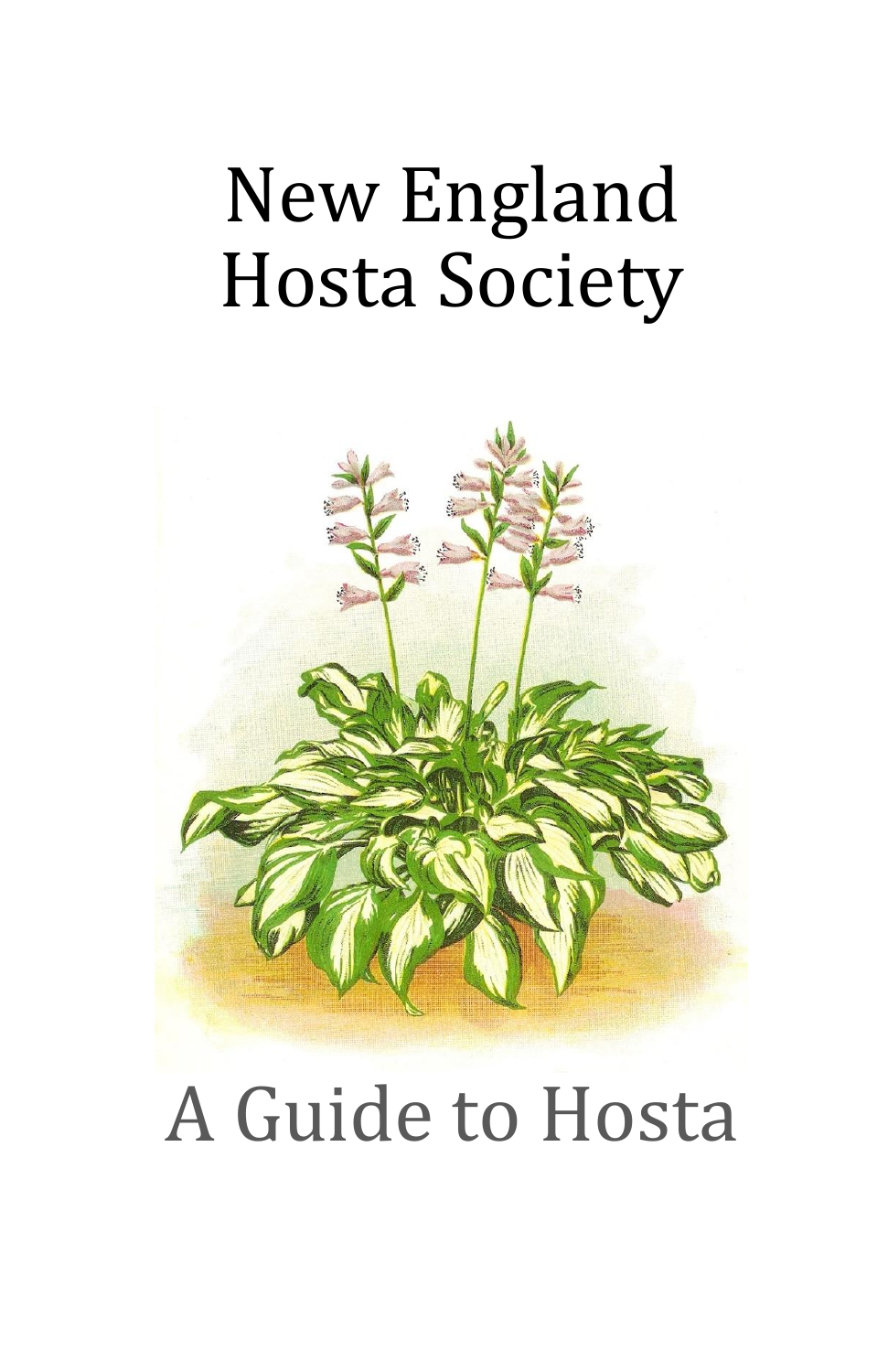# A Guide to Hosta

The New England Hosta Society (NEHS) has put together this handbook on the genus Hosta. It is packed with useful information to help you learn more about growing our favorite plant - hosta.

# Table of Contents

| Hosta Organizations and Resource Websites1 |  |
|--------------------------------------------|--|
|                                            |  |
|                                            |  |
|                                            |  |
|                                            |  |
|                                            |  |
|                                            |  |
|                                            |  |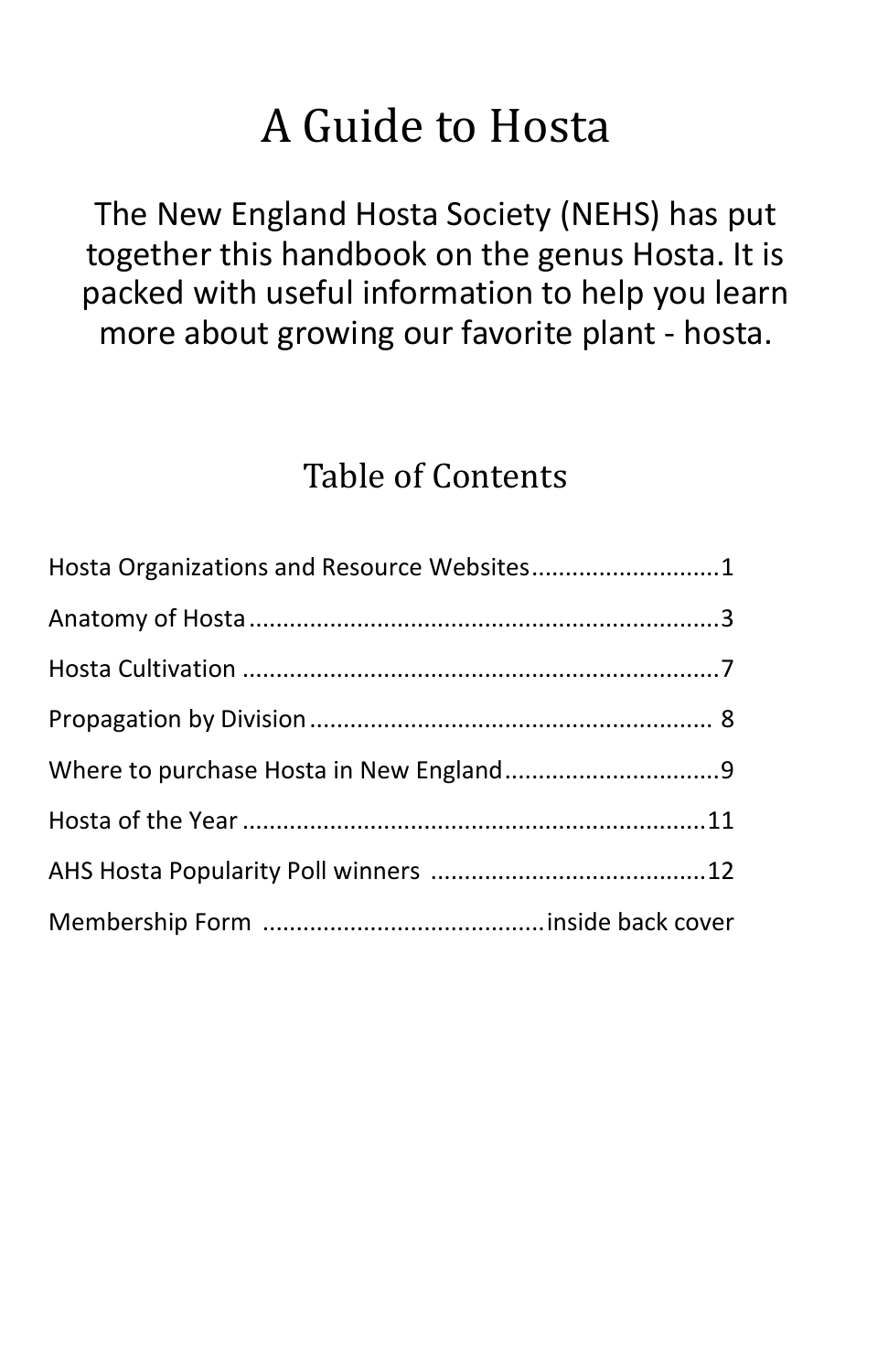## Hosta Organizations and Resources

#### **New England Hosta Society:** <http://www.nehosta.org/>

This is the non-profit educational organization that created this booklet. The website contains an overview of the society, membership information, calendar of events including members-only garden tours, pictures of hosta, local hosta specialty nurseries and meetings.

#### **American Hosta Society:** <http://www.americanhostasociety.org/>

The American Hosta Society is an international, not-for-profit, educational, scientific society formed to foster and promote knowledge and interest in the genus Hosta through education and outreach, to encourage the introduction and development of new and improved varieties of hostas into cultivation, and to promote the registration of new cultivars in their role as the ICRA (International Cultivar Registration Authority) for the genus Hosta.

The website contains information on who they are, how to join, information on the history of hosta, evolution, growth habits, cultivation and more.

Subscribe to the free e-newsletter by selecting "e-newsletter" on the "publications" drop down. Also, on the "publications" drop down you will find the results of the annual "Hosta Popularity Poll", as voted by AHS membership.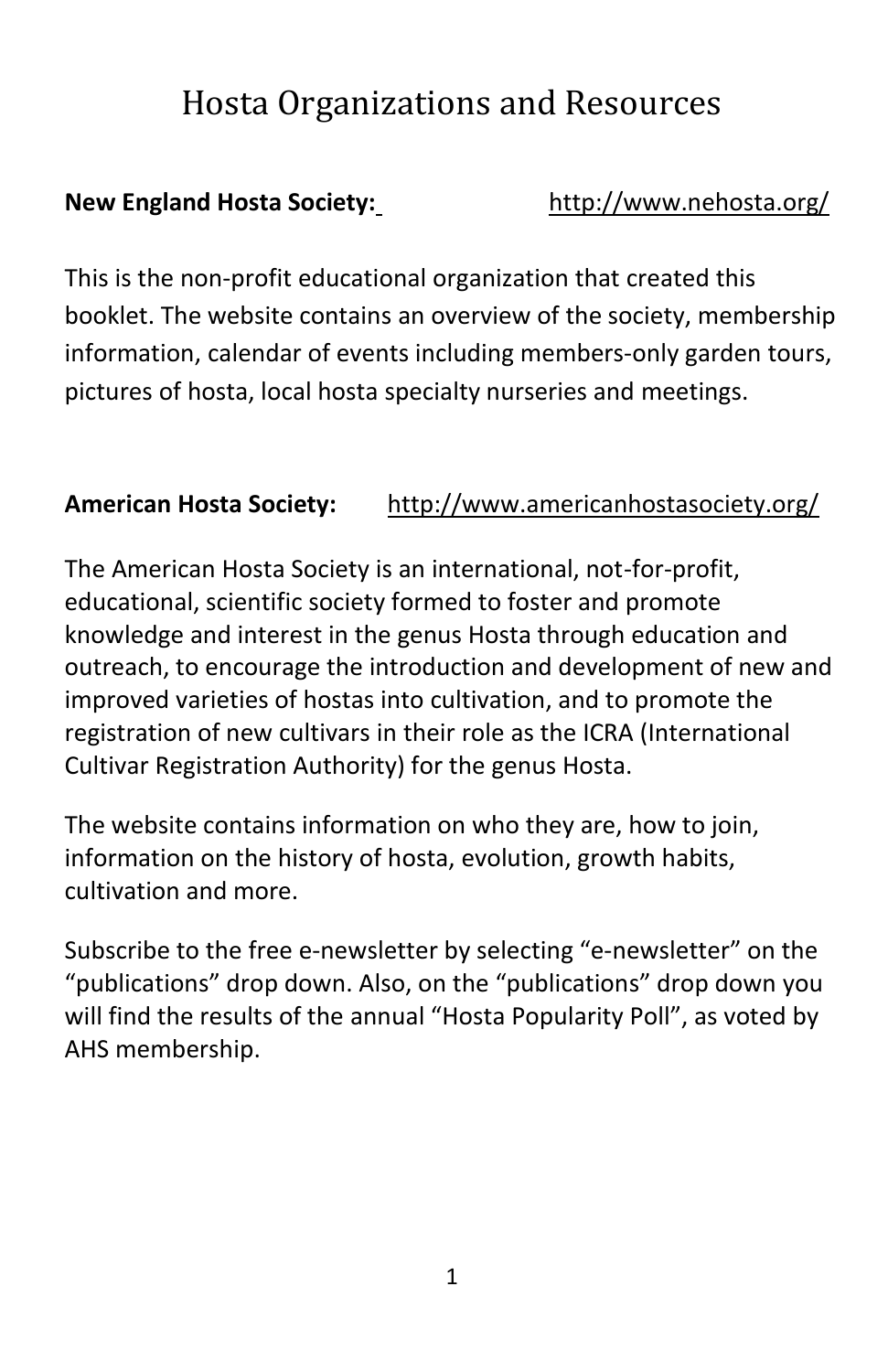## Hosta Organizations & Resources (Continued)

**Hosta Library:** <http://www.hostalibrary.org/>

The Hosta Library is the largest and most comprehensive information resource for the Genus Hosta. It features photos of thousands of hosta cultivars and much other information. Photos are submitted by numerous contributors and generally are accurate representations of the cultivar. The Hosta Library is a resource free for all to use.

#### **Rawson's Hosta Lists:** <http://www.hostalists.org/>

The Hosta Lists are 100 individual lists which group hosta cultivars and species according to various characteristics. These lists have been compiled by Donald Rawson over a seventeen-year period and are updated annually. Containing over 21,000 entries, this is the most complete and accurate collection of lists available. Hosta names are faithfully and carefully checked for accuracy against the *Hosta Registry*  and *The Hostapedia: An Encyclopedia of Hostas* (Mark R. Zilis, 2009)*.* 

#### **Delaware Valley Hosta Society** <https://www.delvalhosta.org/>

The Delaware Valley Hosta Society's web site has information on growing Hosta on the "About Hosta" dropdown. The "FAQ's Part I" on the "About Hosta" dropdown has answers to some Frequently Asked Questions about Hosta.

For a discussion of hosta, listed by various plant characteristics such as color, size, type of variegation, and other attributes, see Chapter 6 in *The Genus Hosta* (W. George Schmid, 1991).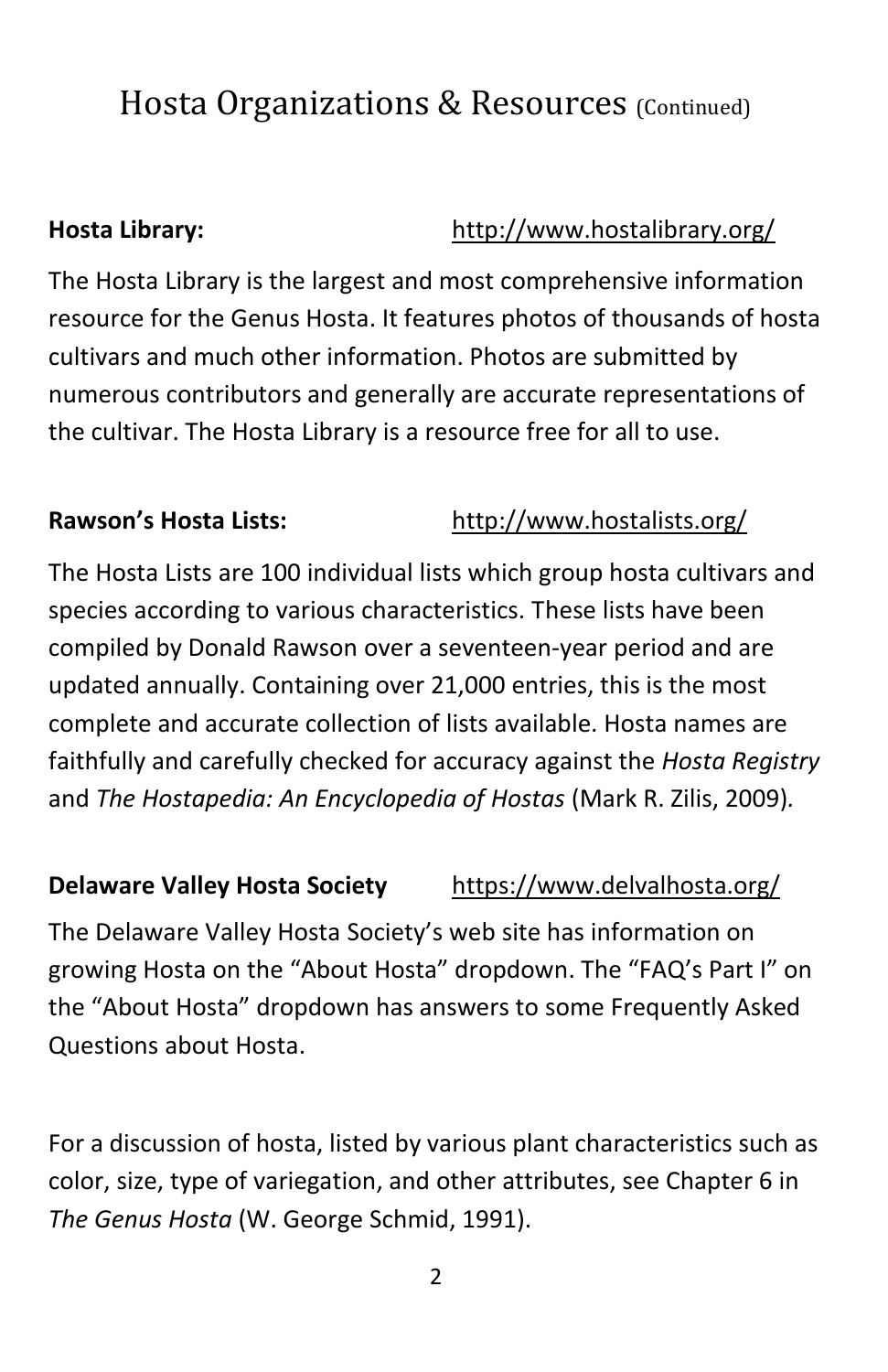# Anatomy of the Genus Hosta

The following are some basic anatomical terms used to describe Hosta. These definitions were taken from the AHS website/Education drop down/ Dictionary of Terms.

Source[: http://www.americanhostasociety.org/](http://www.americanhostasociety.org/) Letters in ( ) refer to those listed in *Figure 1 Hosta Anatomy* (drawn by Judith Artley).

**(A) CROWN** – the base of a plant where the roots and *shoots* join. **SHOOT** – the *stem* and set of *leaves* of an individual *division*; the dormant set of leaves all enclosed in a single set of leaf scales. **DIVISION** – (in Hosta) a single shoot with roots attached

**(B) LEAF**- consists of two distinct parts. The *petiole* and *leaf blade*.

**(C) PETIOLE** - Leaf stalk. Typically green, but being hybridized to achieve different colors, such as red, purple, violet, maroon red, reddish purple and rich red.

**(D) LEAF BLADE** - the thin, usually flat part of leaf excluding the petiole.

**Leaf Blade Size** (Note: Square inches = leaf length X leaf width)

|  | • Giant | Greater than 120 Square inches |
|--|---------|--------------------------------|
|--|---------|--------------------------------|

- *Large* 64 to < 129 Square inches
- *Medium* 30 to < 64 Square inches
- *Small* 6 to < 30 Square inches
- *Miniature* < 6 square inches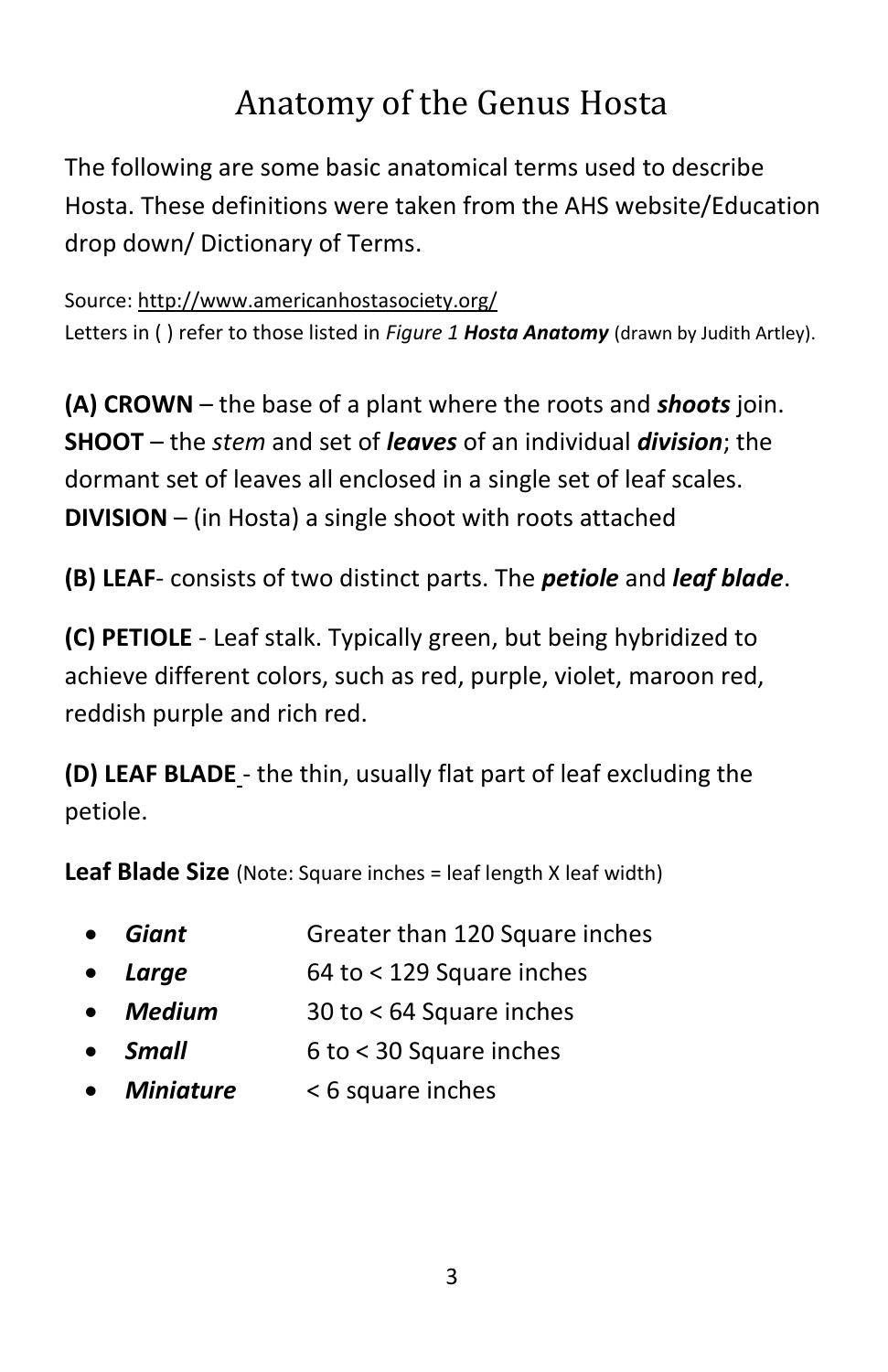**(E) FLOWER STEM** - the main stem of the *inflorescence*; peduncle.

**(F) SCAPE or STEM** - the stem bearing the complete set of flowers for a single division. In hosta, same as flower stem and peduncle.

**(G) INFLORESCENCE** - the flowering part of a hosta including the *raceme***,** *peduncle, pedicel*, and *flower*.

**RACEME** - inflorescence with flowers attached individually to a main stem by *pedicels*. Hosta flowers are arranged as racemes.

**(E) PEDUNCLE** - the main stem of the inflorescence; flower stem.

**(H) PEDICEL** - the structure attaching an individual flower to the flower stem.



*Figure 1 Hosta Anatomy (drawn by Judith Artley)*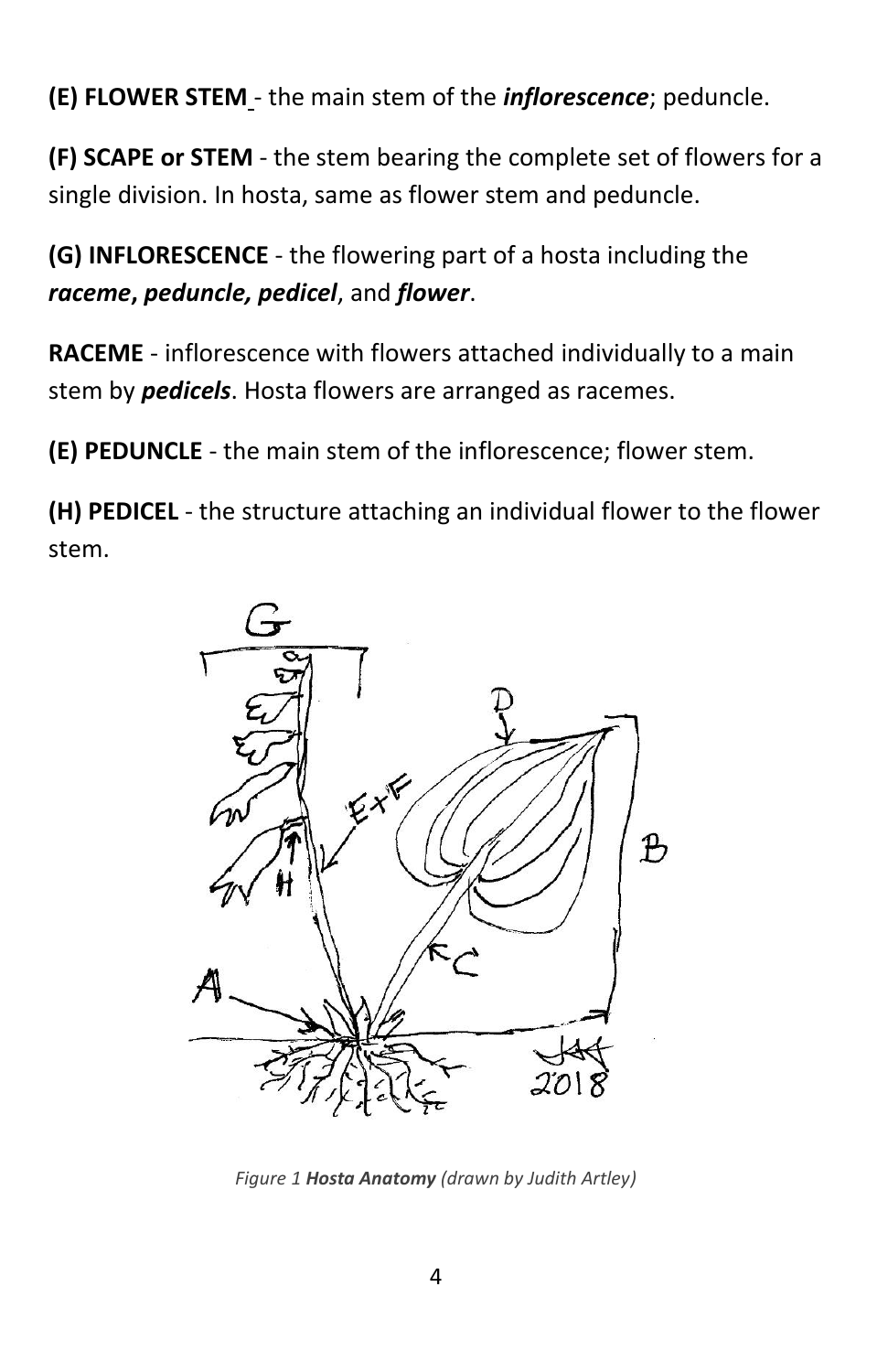#### **LEAF CHARACTERISTICS** include the following:

Refer to [http://hostaregistrar.org/hosta\\_terminology.html,](http://hostaregistrar.org/hosta_terminology.html) Hosta Registry, Definition of Terms, for a detailed description of terms.

#### **Color:**

- Solid Green, Blue or Yellow. (All shades) **Note**: Blue Hosta have a waxy coating on their leaf surface, creating the intense early blue color and sometimes a misty color. As the season progresses, the wax washes off resulting in the leaf color changes to become muted or blue-green.
- Variegated leaf having more than one color due to a difference in pigment components as margined, medio-variegated, splashed, misted, or mottled
- Medio-Variegated leaf or leaves having a lighter center than the margin color
- Splashed having a variegation pattern that has many nonconnected light and dark variegated sections usually in streaks running nearly parallel to the midrib
- Misted having small short segments of dark pigmented tissue on a lighter background
- Mottled blotched spotting of leaf blade

**Shape:** Leaf shapes can be Lance, Elliptic, Ovate, Broadly Ovate or Nearly Round.

**Margin Appearance** (the edge of leaf blade)**:** The margin can be Flat, Slightly Rippled, Heavily Rippled, or Serrated.

**Leaf Blade:** Leaf can be Flat, Cupped, Twisted, Folded, Wavy or Corrugated.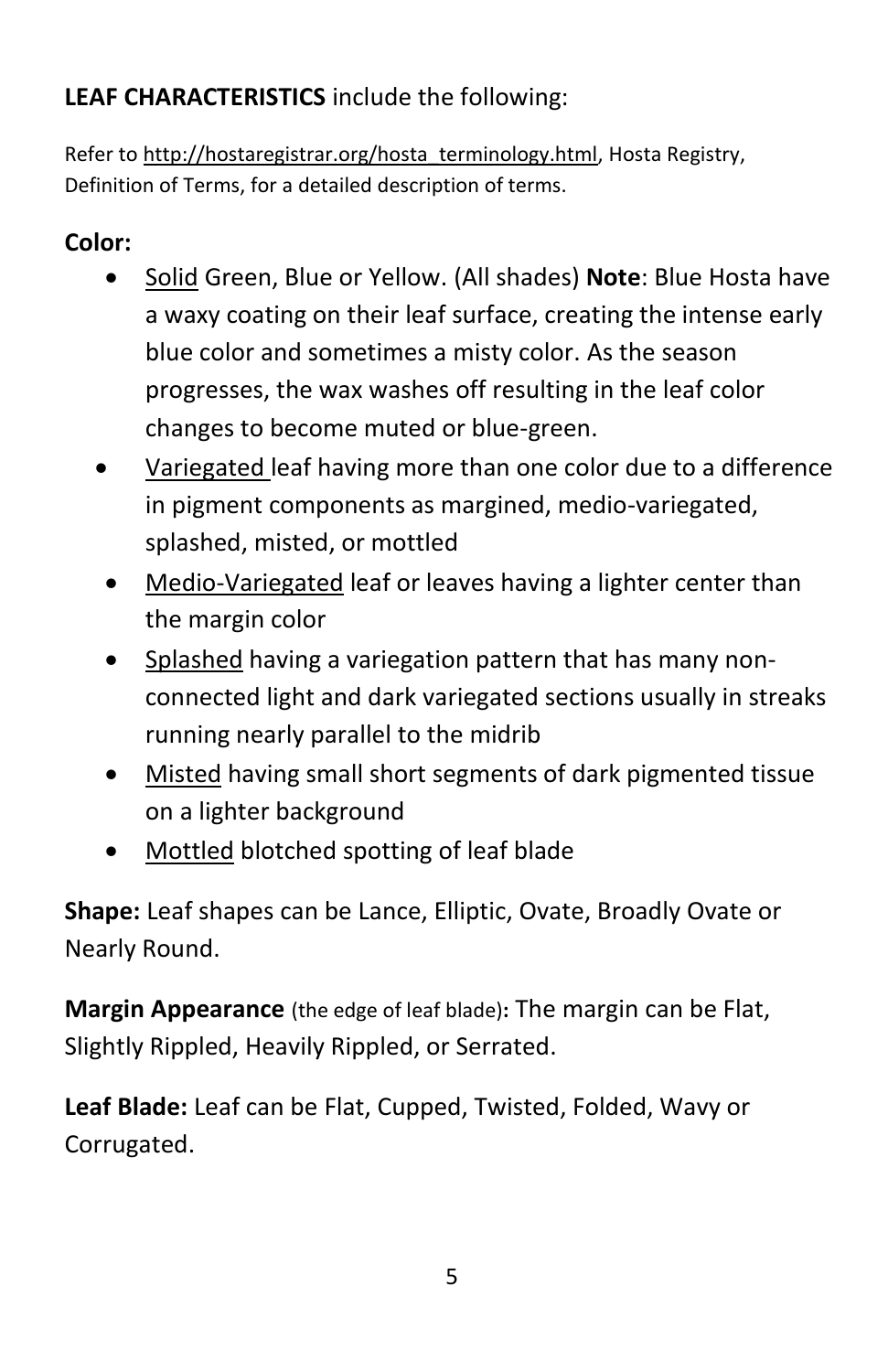**ORIGINATOR STOCK** - This term is abbreviated as OS or O.S. in catalogs and other Hosta literature. It means the division or plant comes from the originator's plant and not from Tissue Culture (TC).

**TISSUE CULTURE** - The process of growing plant fragments within nutrient medium to create clones of original plant. Replication of plants in a laboratory.

**SPORT** - A sport is a mutation produced vegetatively by a single plant that is different from the parent plant (no seeds involved). In Hostas, this usually is a leaf color or pattern variation, although flower, scape, and even root differences on a new division would also be considered sports. Basically, your plain old green plant suddenly grows a leaf or sends out a new division with, for example, a white edge.

**REVERSION** - A reversion is when the plant reverts back to the parents' form. Your variegated plant suddenly produces an eye with solid green leaves. To find the lineage of a hosta, go to the Hosta Library homepage, [http://www.hostalibrary.org/,](http://www.hostalibrary.org/) and select the MYHOSTAS.BE button. This brings up search, where you enter the hosta and it will show its parents and the sports that have come from it.

#### **MATURE PLANT SIZES:**

- *Miniature:* Leaf area from 2 to 6 square inches. Foliage height from 4 to 6 inches.
- *Small:* Leaf area from 6 to 25 square inches. Foliage height 6 to 10 inches.
- *Medium:* Leaf area from 25 to 81 square inches. Foliage height 10 to 18 inches.
- *Large:* Leaf size greater than 81 square inches up to 144 square inches. Foliage height 18 inches to 28 inches.
- *Giant:* Leaf size greater than 144 square inches and foliage height greater than 28 inches.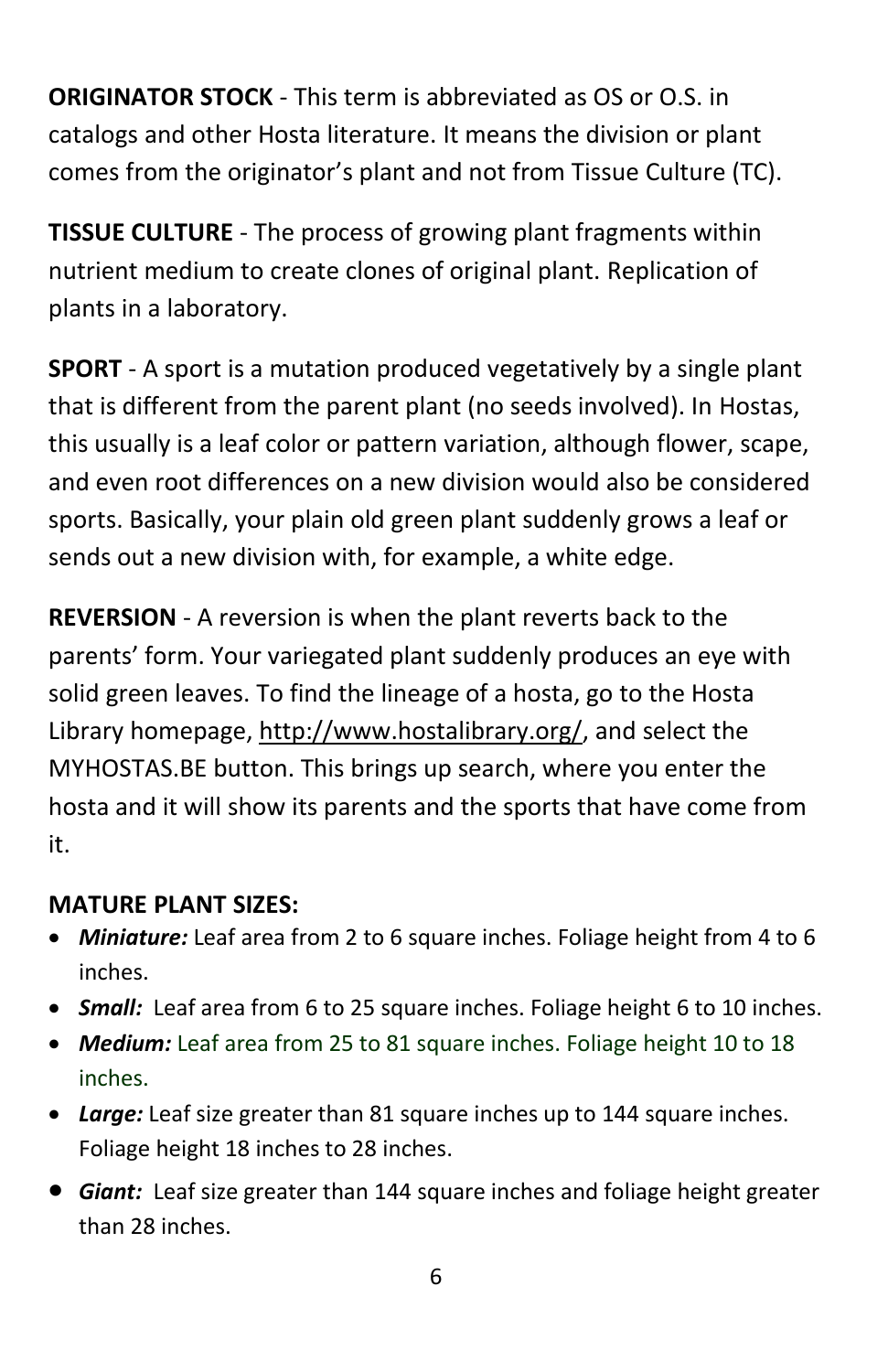# Hosta Cultivation

#### **Where to plant**

- Hosta are 'shade tolerant' and grow well in sunnier spots. The best sites have morning or late afternoon sun.
- Gold or yellow hosta benefit from more sun exposure which brings out their Yellow/Gold color.
- Blue hosta retain their 'blue' coloring longer with more shade.

#### **When to Plant**

- Early spring when eye is visible or late summer into early Fall.
- Avoid planting during the hot summer. If you must plant hosta in the summer, keep well-watered.

#### **What kind of Soil**

Hosta are adaptable and grow in average garden soil. To have them growing their best:

- Optimum pH of neutral to slightly acidic
- Amend soil with organic matter (peat/compost/leaf mold).
- Loose, well-drained soil. Recommendations on amending clay soils are at [http://www.americanhostasociety.org,](http://www.americanhostasociety.org/) "Education" drop down, select 'Establishing Hosta'.
- If planting under shallow rooted trees, such as maple, you may want to plant in a raised bed.

#### **How to Plant**

- Provide ample room for the plant to grow into. Space plants based on the expected mature clump size of the cultivar.
- Plant crown (where stems & roots meet) level with soil surface.
- Water deeply to promote deep roots.
- Mulch to help with water retention and keep the roots cool

The Delaware Hosta Society website has more information on Growing Hosta. <https://www.delvalhosta.org/>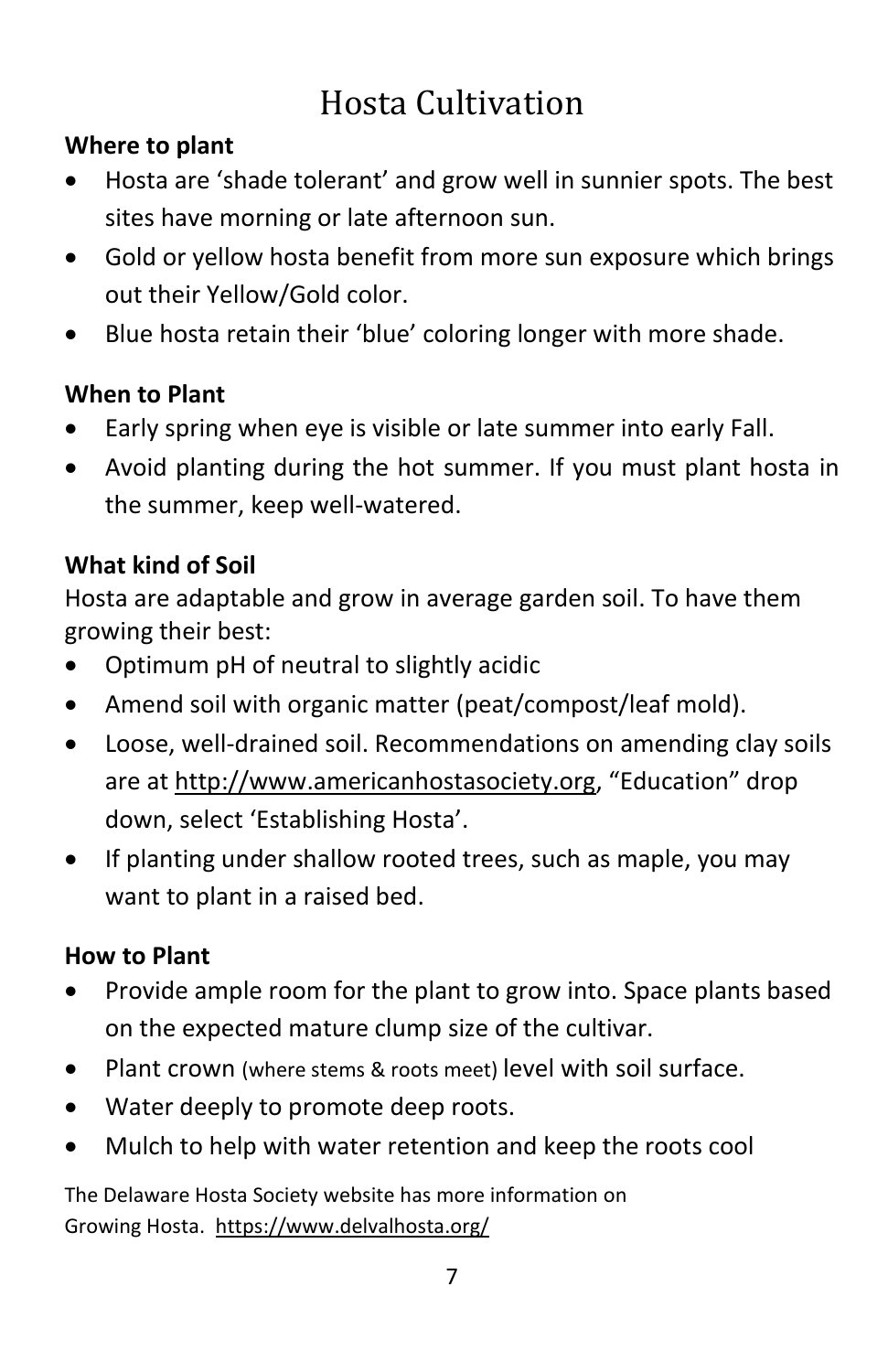# Propagation by Division

For the most part, there is no requirement to divide a clump of hosta. However, you should divide if you notice:

- Parts of the clump have developed 'sports' or reversion. Mutations that don't look like the mother plant.
- When the center has died back and live plant is growing around the perimeter of the crown, known as a 'fairy ring'.
- It has outgrown its space and is crowding other plants
- You want to make several smaller plants to share or use in other places.

#### **What is the best time of year to split hosta?**

Early spring or late summer into early fall are the preferred times of year to divide hosta.

Regardless of what method you use it is important to have the proper tools and to sterilize them before use. A quick way to sterilize is to create a 10% bleach solution (1-part bleach to 10 parts water). Soak tools for a few minutes. Tools that can be used are garden fork, pointed shovel, transplant shovel, to dig around the perimeter of the clump. A serrated knife can be used to cut through the clump.

See below for more detailed methods of dividing a clump.

The Hosta Library website has illustrated methods of Hosta Division for Spring and Fall. To access, go to the Hosta Library homepage, <http://www.hostalibrary.org/> and click "DIVIDING" button.

Richard Merritt, owner of New Hampshire Hosta and member of NEHS, produced an excellent YouTube video demonstrating *How to Divide & Propagate Hosta*. He also talks about spring and fall propagation. <https://www.youtube.com/watch?v=cifp6pNaeWo>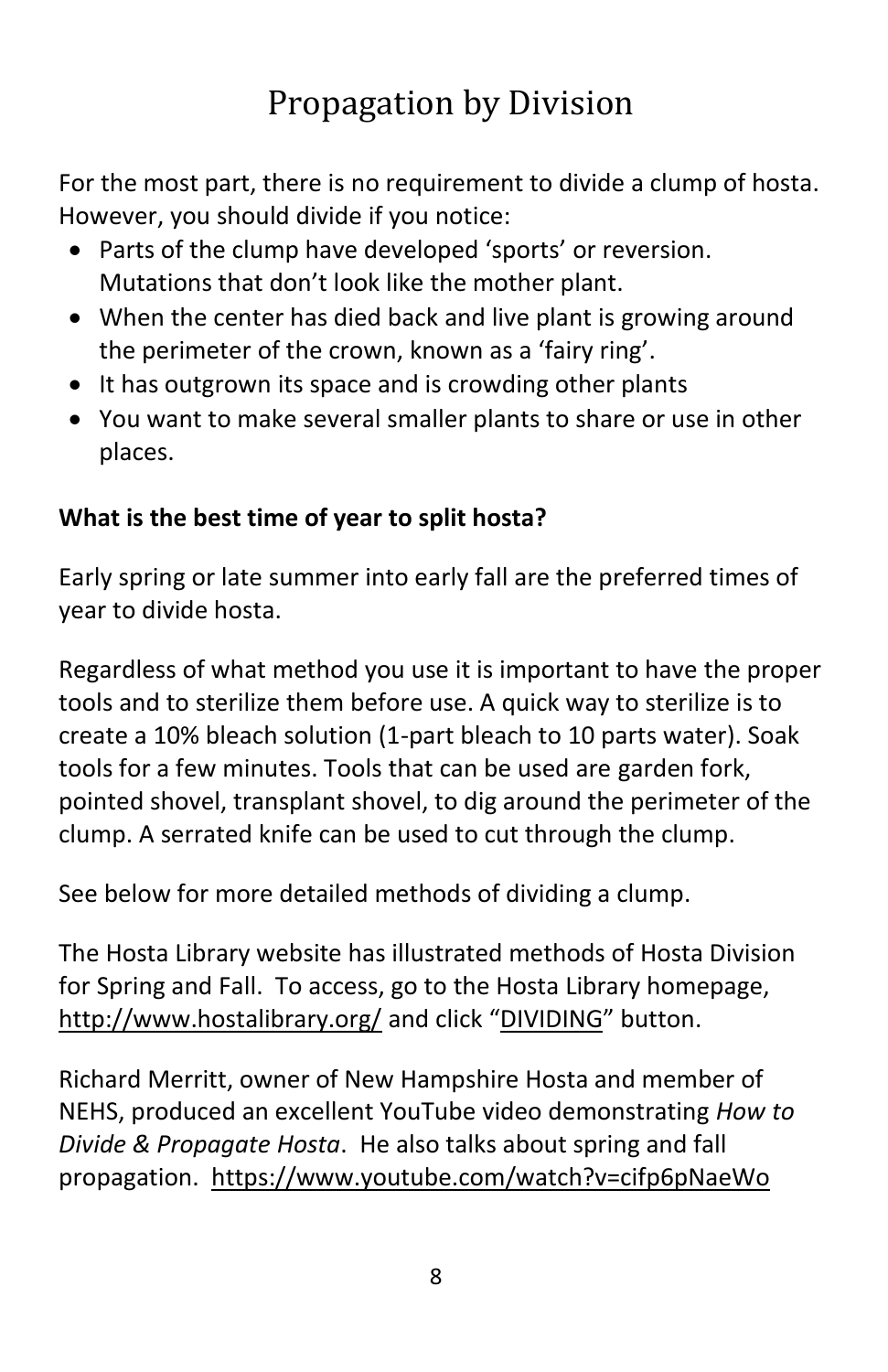# Where to Purchase Hosta in New England

This is a list of hosta specialty nurseries that are members of the New England Hosta Society and support its mission. **Call or email before visiting** to determine visiting hours.

#### **Connecticut**

**O'Brien Nursery** - Owner: John O'Brien 40 Wells Road, Granby CT 06035 [http://www.obrienhosta.com/,](http://www.obrienhosta.com/) Phone: (860) 653-0163

**Paul's and Sandy's Too** - Owner: Paul Peszynski 93 East High Street (Rte. 66), East Hampton, CT [http://paulsandsandys.com/,](http://paulsandsandys.com/) Phone: (860) 267-0143

#### **Massachusetts**

**Cochato Nursery** - Owners: Chuck Doughty 373 N. Frank Street, Holbrook, MA [http://www.cochatonursery.com/,](http://www.cochatonursery.com/) Phone: (781)767-9770

**Driftwood Gardens** - Owner: Dan Pessoni 4 Driftwood Lane, East Orleans, Cape Cod, MA, 02643 E-mail: [danthelilyman@aol.com,](mailto:danthelilyman@aol.com) Phone: (508) 255-9348

**Greene Acres** - Owners: Steve & Ruth Greene 36 Elaine Road, Sudbury, MA 01776 E-mail: [shgreene@aol.com](mailto:shgreene@aol.com)

**Greywood Farm** - Owner: Darlyn Wilkinson, 85 River Road., Topsfield, MA 01983 <http://greywoodfarm.squarespace.com/> E-mail: [Greywoodfarm@comcast.net](mailto:Greywoodfarm@comcast.net)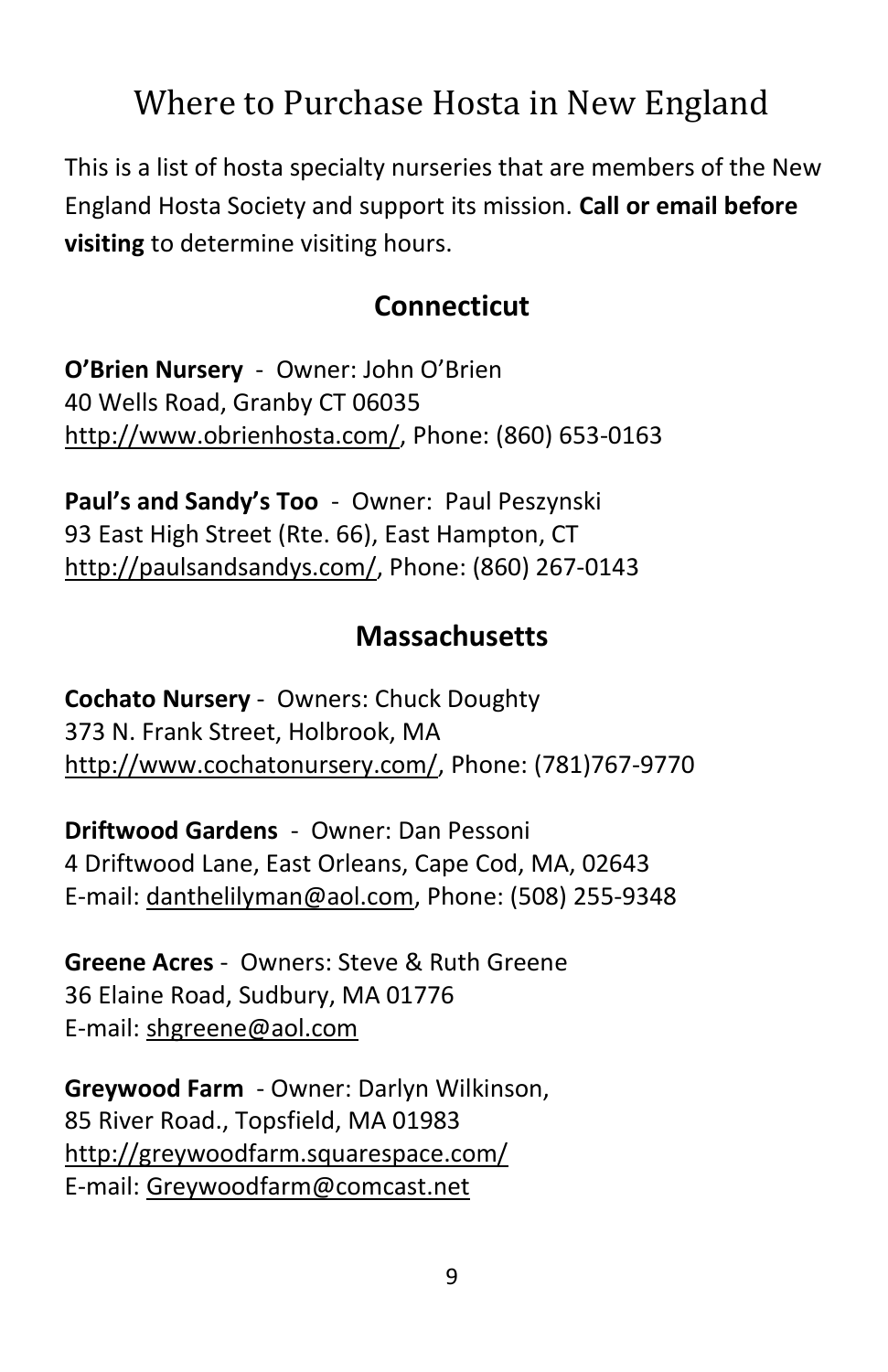#### Where to Purchase Hosta in New England (Continued)

**The Hosta Farm of Mendon** - Owners: Rip & Ginger Sokol

52 Bates St., Mendon, MA 01756

<https://www.facebook.com/HostaFarm/>

Phone: (508) 634-1914

*NOTE: They open their door to retail sales a few times a year. Check events pages for dates and times on their Facebook page.*

#### **New Hampshire**

**Birchwood Farm** - Anna Kay 45 Littleworth Road, Dover, NH (no website)

**Harmon Hill Farm** – Owners: Carl & Marlene Harmon 49 Ledge Road, Hudson, NH [http://harmonhillfarm.com/,](http://harmonhillfarm.com/) Phone: (603) 880-6228

**HostaAmour** - Owners: Cheryl & Rick Cravino 3 Mercury Lane, Pelham, NH [https://hostaamour.net/,](https://hostaamour.net/) Phone: (603) 635-3938

**Mason Hollow Nursery** - Owners: Chuck & Sue Andersen 47 Scripps Lane, Mason, NH. [http://www.masonhollow.com/,](http://www.masonhollow.com/) Phone: (603) 878-4347

**New Hampshire Hostas** - Owner: Richard Merritt 73 Exeter Rd., South Hampton, NH [https://www.nhhostas.com/,](https://www.nhhostas.com/) Phone: (603) 879-0085

#### **Vermont**

**Cossview Gardens** - Owners: Leila & Harold Cross, 1801 Lower Elmore Mountain Road, Morrisville, VT 05661 [http://www.crossviewgardens.com/,](http://www.crossviewgardens.com/) Phone: (802) 888-2409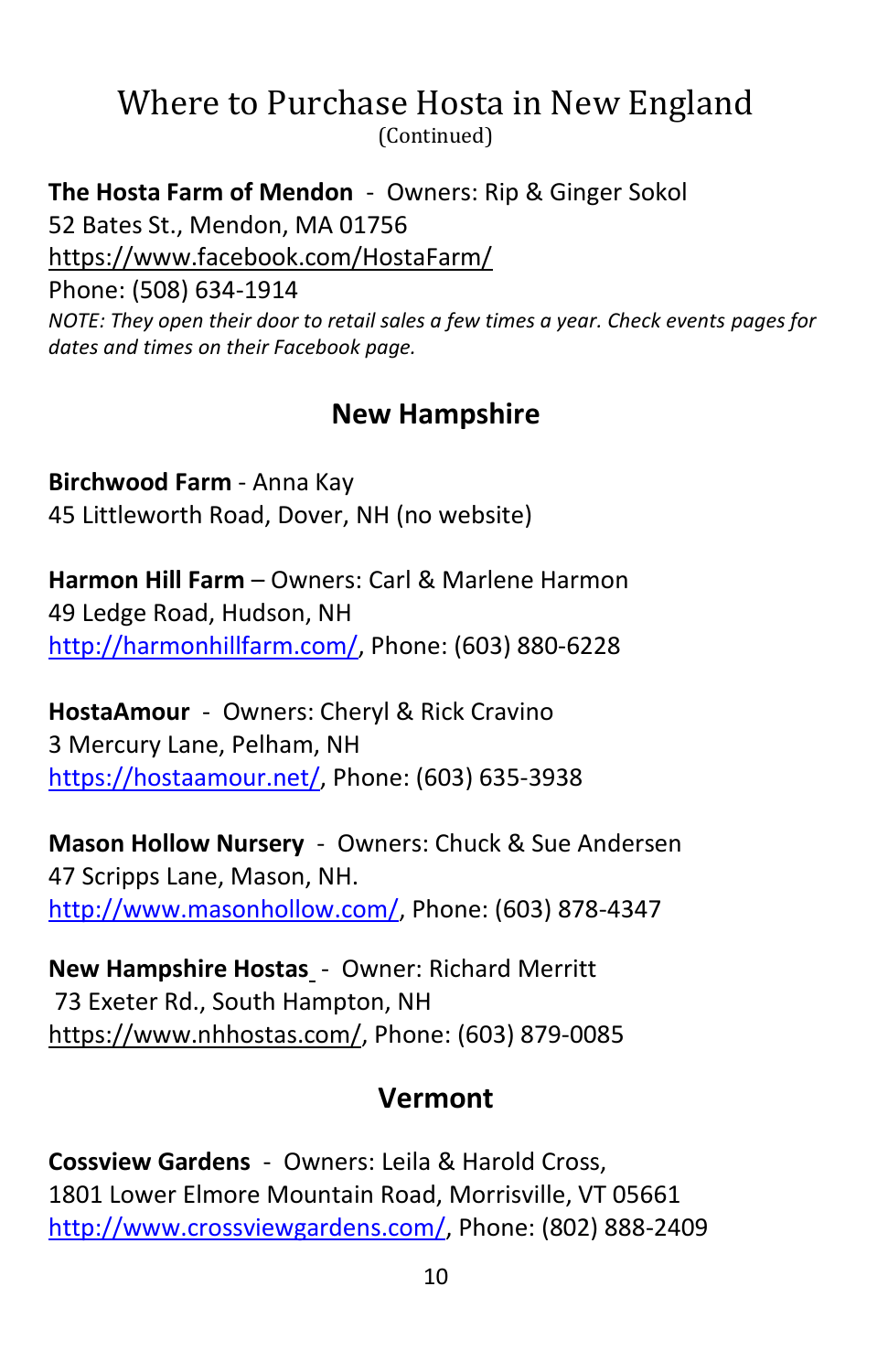# Hosta of the Year

The American Hosta Growers Association established the AHGA Hosta of the Year in 1996. It is selected by a vote of AHGA members. Award winners are hostas that are good garden plants in all regions of the country, that are widely available and in good supply.

- 2022 H. 'Island Breeze' 2021 - H. 'Rainbow's End' 2020 - H. 'Dancing Queen' 2019 - H. 'Lakeside Paisley Print' 2018 - H. 'World Cup' 2017 - H. 'Brother Stefan' 2016 - H. 'Curly Fries' 2015 - H. 'Victory' 2018 - H. 'World Cup' 2017 - H. 'Brother Stefan' 2016 - H. 'Curly Fries' 2015 - H. 'Victory' 2014 - H. 'Abiqua Drinking Gourd' 2013 - H. 'Rainforest Sunrise'
- 2012 H. 'Liberty'
- 2011 H. 'Praying Hands'
- 2010 H. 'First Frost'
- 2009 H. 'Earth Angel'
- 2008 H. 'Blue Mouse Ears'
- 2007 H. 'Paradigm'
- 2006 H. 'Stained Glass'
- 2005 H. 'Striptease'
- 2004 H. 'Sum & Substance'
- 2003 H. 'Regal Splendor'
- 2002 H. 'Guacamole'
- 2001 H. 'June'
- 2000 H. 'Sagae'
- 1999 H. 'Paul's Glory'
- 1998 H. 'Fragrant Bouquet'
- 1997 H. 'Patriot'
- 1996 H. 'So Sweet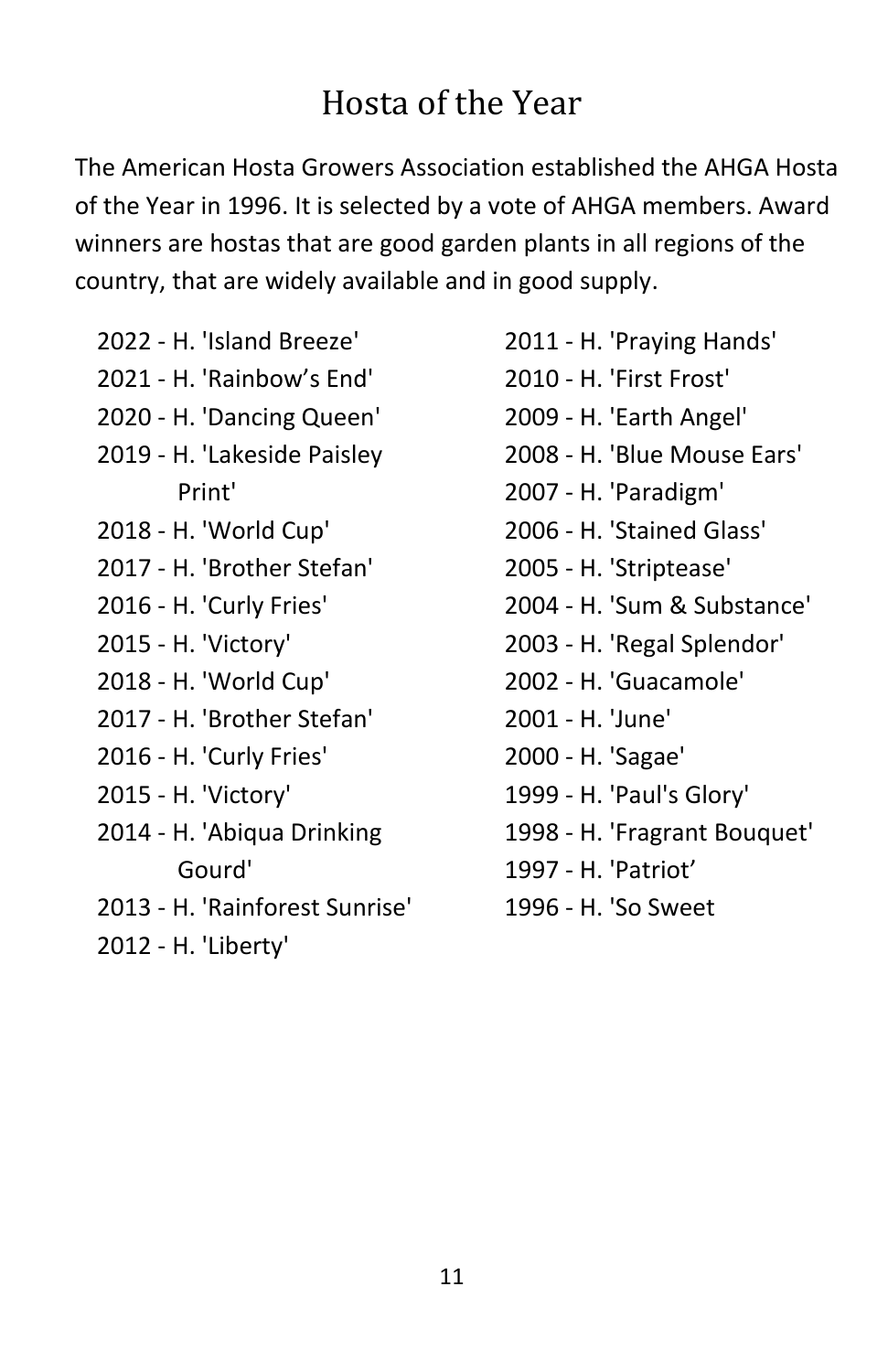# American Hosta Society Popularity Poll

This is the list of the most popular Hosta, voted by the members of the American Hosta Society. If you are new to Hosta, consider this list of plants to start your collection.

#### **Popularity Poll – 2020**

- 1. H. 'June'\*
- 2. H. 'Liberty'
- 3. H. 'Lakeside Paisley Print'
- 4. H. 'Sagae'
- 5. H. 'Rainbow's End'\*
- 6. H. 'Halcyon'
- 7. H. 'Goodness Gracious'
- 8. H. 'Victory'\*
- 9. H. 'Sum and Substance'\*
- 10. H. 'Earth Angel'
- 11. H. 'Paradigm'
- 12. H. 'Guardian Angel'
- 13. H. 'Autumn Frost'
- 14. H. 'Key West'
- 15. H. 'Blue Angel'\*
- 16. H. 'Dancing Queen'
- 17. H. 'Striptease'
- 18. H. 'Abiqua Drinking Gourd'
- 19. H. 'Wheee!'
- 20. H. 'Ripple Effect'

### **Miniature Hosta Popularity Poll – 2020**

- 1. H. 'Blue Mouse Ears'\*
- 2. H. 'Mini Skirt'
- 3. H. 'Pandora's Box'
- 4. H. 'Cracker Crumbs'
- 5. H. 'Frosted Mouse Ears'

\* winners of the Benedict Garden Performance Medal. The Benedict Medal is the highest garden performance sward offered by the American Hosta Society. The award is named in honor of Dr. Herb Benedict, a pioneer in hosta hybridizing.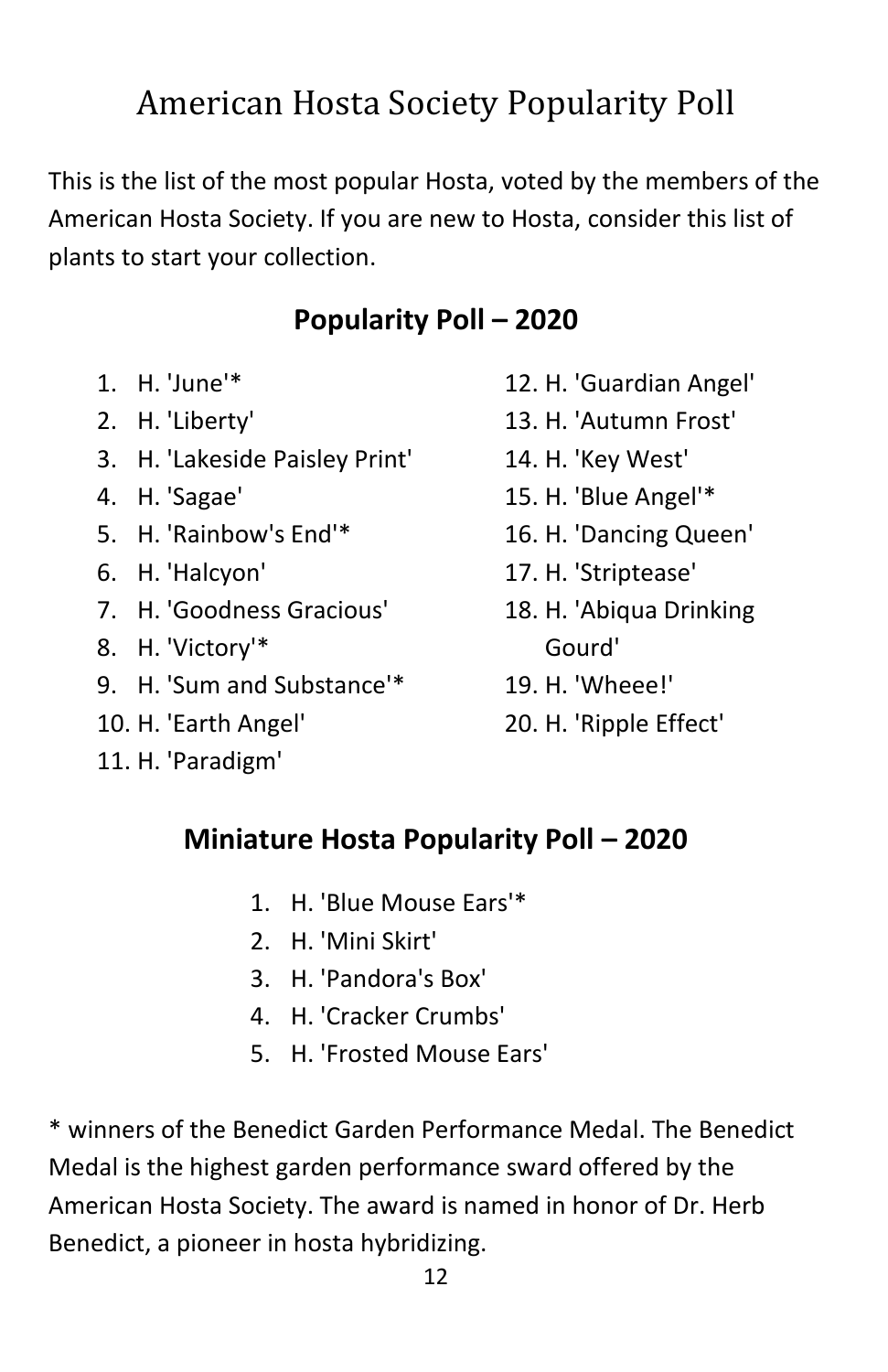### **Join or renew your NEHS membership today!**



**Select your membership:**

□ Personal 1-year membership \$10.00 □ Personal 3-year membership \$25.00

□ Family\* 1-year membership \$15.00 □ Family\* 3-year membership \$40.00

*\*A family membership is for 2 people from the same household.*

|          |                                                                                                                                  | Second name ______________                                         |  |                             |  |
|----------|----------------------------------------------------------------------------------------------------------------------------------|--------------------------------------------------------------------|--|-----------------------------|--|
|          | (for Family Membership)                                                                                                          |                                                                    |  |                             |  |
|          |                                                                                                                                  |                                                                    |  |                             |  |
|          |                                                                                                                                  |                                                                    |  | State ______ Zip __________ |  |
|          |                                                                                                                                  |                                                                    |  |                             |  |
| (Family) |                                                                                                                                  |                                                                    |  |                             |  |
|          |                                                                                                                                  | May we share your name, address and email with other NEHS members? |  |                             |  |
|          | $\Box$ Yes $\Box$ No (Your personal information will never be shared, rented<br>or sold for commercial or promotional purposes.) |                                                                    |  |                             |  |
|          |                                                                                                                                  | Please send form with payment, payable to NEHS, to                 |  |                             |  |

Lauren Patric, NEHS Treasurer 1007 Tinkham Road, Wilbraham, MA 01095